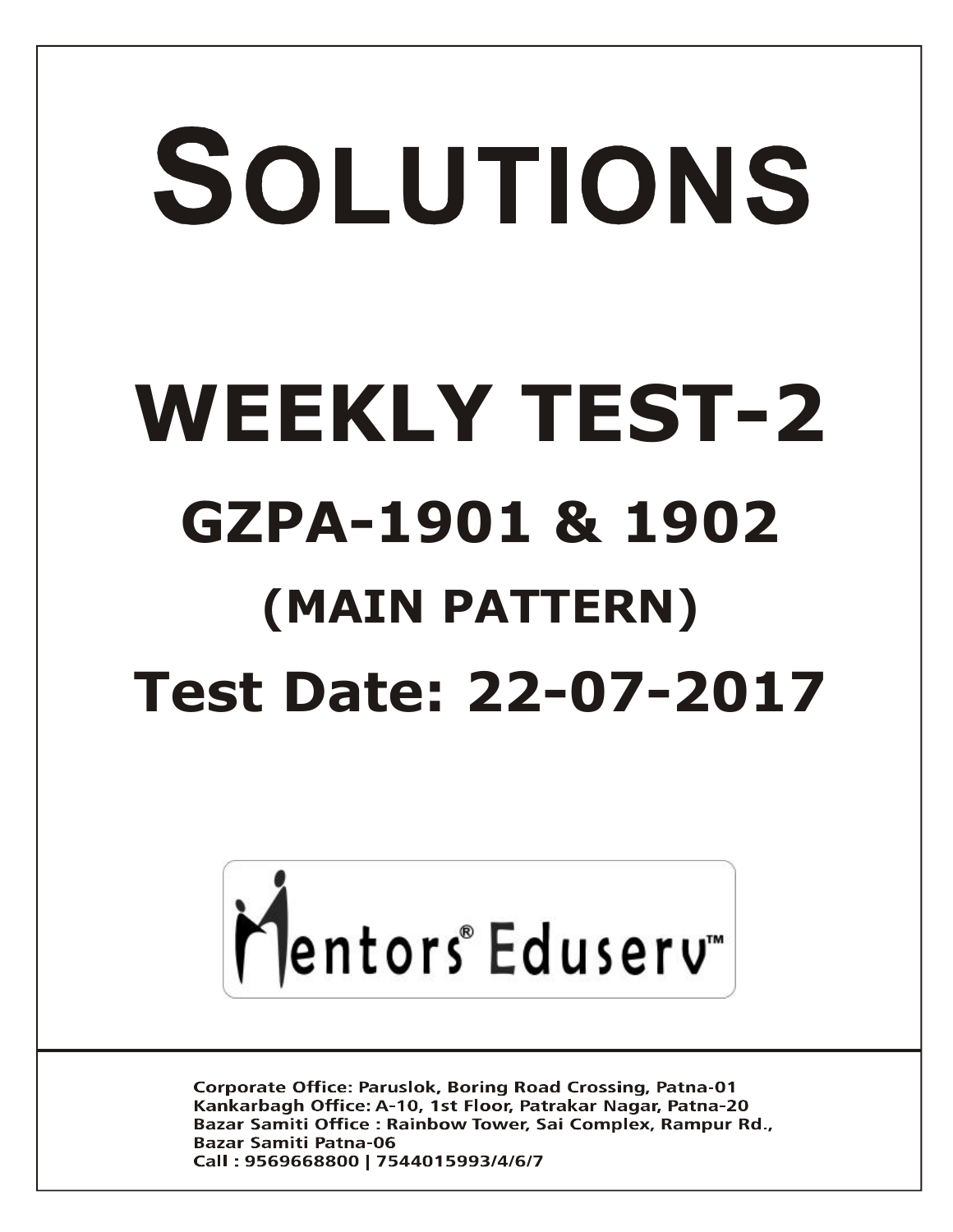| <b>PHYSICS</b><br>1.<br>(C)<br>Resultant of two vectors $\vec{A}$ and $\vec{B}$ can be given by $\vec{R} = \vec{A} + \vec{B}$<br>$ \vec{R} = \vec{A}+\vec{B} =\sqrt{A^2+B^2+2AB\cos\theta}$<br>If $\theta = 0^{\circ}$ then $ \vec{R}  = A + B =  \vec{A}  +  \vec{B} $<br>2.<br>(A)<br>For 17N both the vector should be parallel <i>i.e.</i> angle between them should be zero. For 7N<br>both the vectors should be antiparallel <i>i.e.</i> angle between them should be 180°. For 13N both<br>the vectors should be perpendicular to each other <i>i.e.</i> angle between them should be 90°.<br>3.<br>(D)<br>$P = \sqrt{P^2 + Q^2 + 2PQ\cos\theta}$<br>$Q^2$ + 2PQ cos $\theta = 0$<br>$2P \cos \theta + Q = 0$<br>$\tan \alpha = \frac{2P\sin\theta}{Q+2P\cos\theta}$<br>Angle $\Rightarrow$<br>$\tan \alpha = \frac{2P\sin\theta}{0} = \infty$<br>$\alpha = 90^{\circ}$<br>(D)<br>4.<br>If two vectors A and B are given then Range of their resultant can be written as |  |
|----------------------------------------------------------------------------------------------------------------------------------------------------------------------------------------------------------------------------------------------------------------------------------------------------------------------------------------------------------------------------------------------------------------------------------------------------------------------------------------------------------------------------------------------------------------------------------------------------------------------------------------------------------------------------------------------------------------------------------------------------------------------------------------------------------------------------------------------------------------------------------------------------------------------------------------------------------------------------------|--|
|                                                                                                                                                                                                                                                                                                                                                                                                                                                                                                                                                                                                                                                                                                                                                                                                                                                                                                                                                                                  |  |
|                                                                                                                                                                                                                                                                                                                                                                                                                                                                                                                                                                                                                                                                                                                                                                                                                                                                                                                                                                                  |  |
|                                                                                                                                                                                                                                                                                                                                                                                                                                                                                                                                                                                                                                                                                                                                                                                                                                                                                                                                                                                  |  |
|                                                                                                                                                                                                                                                                                                                                                                                                                                                                                                                                                                                                                                                                                                                                                                                                                                                                                                                                                                                  |  |
|                                                                                                                                                                                                                                                                                                                                                                                                                                                                                                                                                                                                                                                                                                                                                                                                                                                                                                                                                                                  |  |
|                                                                                                                                                                                                                                                                                                                                                                                                                                                                                                                                                                                                                                                                                                                                                                                                                                                                                                                                                                                  |  |
|                                                                                                                                                                                                                                                                                                                                                                                                                                                                                                                                                                                                                                                                                                                                                                                                                                                                                                                                                                                  |  |
|                                                                                                                                                                                                                                                                                                                                                                                                                                                                                                                                                                                                                                                                                                                                                                                                                                                                                                                                                                                  |  |
|                                                                                                                                                                                                                                                                                                                                                                                                                                                                                                                                                                                                                                                                                                                                                                                                                                                                                                                                                                                  |  |
|                                                                                                                                                                                                                                                                                                                                                                                                                                                                                                                                                                                                                                                                                                                                                                                                                                                                                                                                                                                  |  |
|                                                                                                                                                                                                                                                                                                                                                                                                                                                                                                                                                                                                                                                                                                                                                                                                                                                                                                                                                                                  |  |
|                                                                                                                                                                                                                                                                                                                                                                                                                                                                                                                                                                                                                                                                                                                                                                                                                                                                                                                                                                                  |  |
|                                                                                                                                                                                                                                                                                                                                                                                                                                                                                                                                                                                                                                                                                                                                                                                                                                                                                                                                                                                  |  |
|                                                                                                                                                                                                                                                                                                                                                                                                                                                                                                                                                                                                                                                                                                                                                                                                                                                                                                                                                                                  |  |
| $(A - B) \le R \le (A + B)$ .                                                                                                                                                                                                                                                                                                                                                                                                                                                                                                                                                                                                                                                                                                                                                                                                                                                                                                                                                    |  |
| i.e. $R_{max} = A + B$ and $R_{min} = A - B$<br>If $B = 1$ and $A = 4$ then their resultant will lies in between 3N and 5N. It can never be 2N.                                                                                                                                                                                                                                                                                                                                                                                                                                                                                                                                                                                                                                                                                                                                                                                                                                  |  |
| 5.<br>(B)<br>6.<br>(C)                                                                                                                                                                                                                                                                                                                                                                                                                                                                                                                                                                                                                                                                                                                                                                                                                                                                                                                                                           |  |
| 7.<br>(C)                                                                                                                                                                                                                                                                                                                                                                                                                                                                                                                                                                                                                                                                                                                                                                                                                                                                                                                                                                        |  |
| $2v\sin\left(\frac{60^{\circ}}{2}\right) = v$                                                                                                                                                                                                                                                                                                                                                                                                                                                                                                                                                                                                                                                                                                                                                                                                                                                                                                                                    |  |
| 9. $(C)$<br>10. (A)<br>11. $(B)$<br>8.<br>(A)                                                                                                                                                                                                                                                                                                                                                                                                                                                                                                                                                                                                                                                                                                                                                                                                                                                                                                                                    |  |
| 12.<br>(B)<br>13. $(C)$<br>14. (C)                                                                                                                                                                                                                                                                                                                                                                                                                                                                                                                                                                                                                                                                                                                                                                                                                                                                                                                                               |  |
| 15.<br>(C)                                                                                                                                                                                                                                                                                                                                                                                                                                                                                                                                                                                                                                                                                                                                                                                                                                                                                                                                                                       |  |
| $rac{\vec{A} \cdot \vec{B}}{B} = \frac{2+1-1}{\sqrt{1+1+1}} = \frac{2}{\sqrt{3}}$                                                                                                                                                                                                                                                                                                                                                                                                                                                                                                                                                                                                                                                                                                                                                                                                                                                                                                |  |
| 16.<br>(B)                                                                                                                                                                                                                                                                                                                                                                                                                                                                                                                                                                                                                                                                                                                                                                                                                                                                                                                                                                       |  |
| 17.<br>(D)                                                                                                                                                                                                                                                                                                                                                                                                                                                                                                                                                                                                                                                                                                                                                                                                                                                                                                                                                                       |  |
|                                                                                                                                                                                                                                                                                                                                                                                                                                                                                                                                                                                                                                                                                                                                                                                                                                                                                                                                                                                  |  |

Mentors<sup>e</sup> Eduserv<sup>-</sup>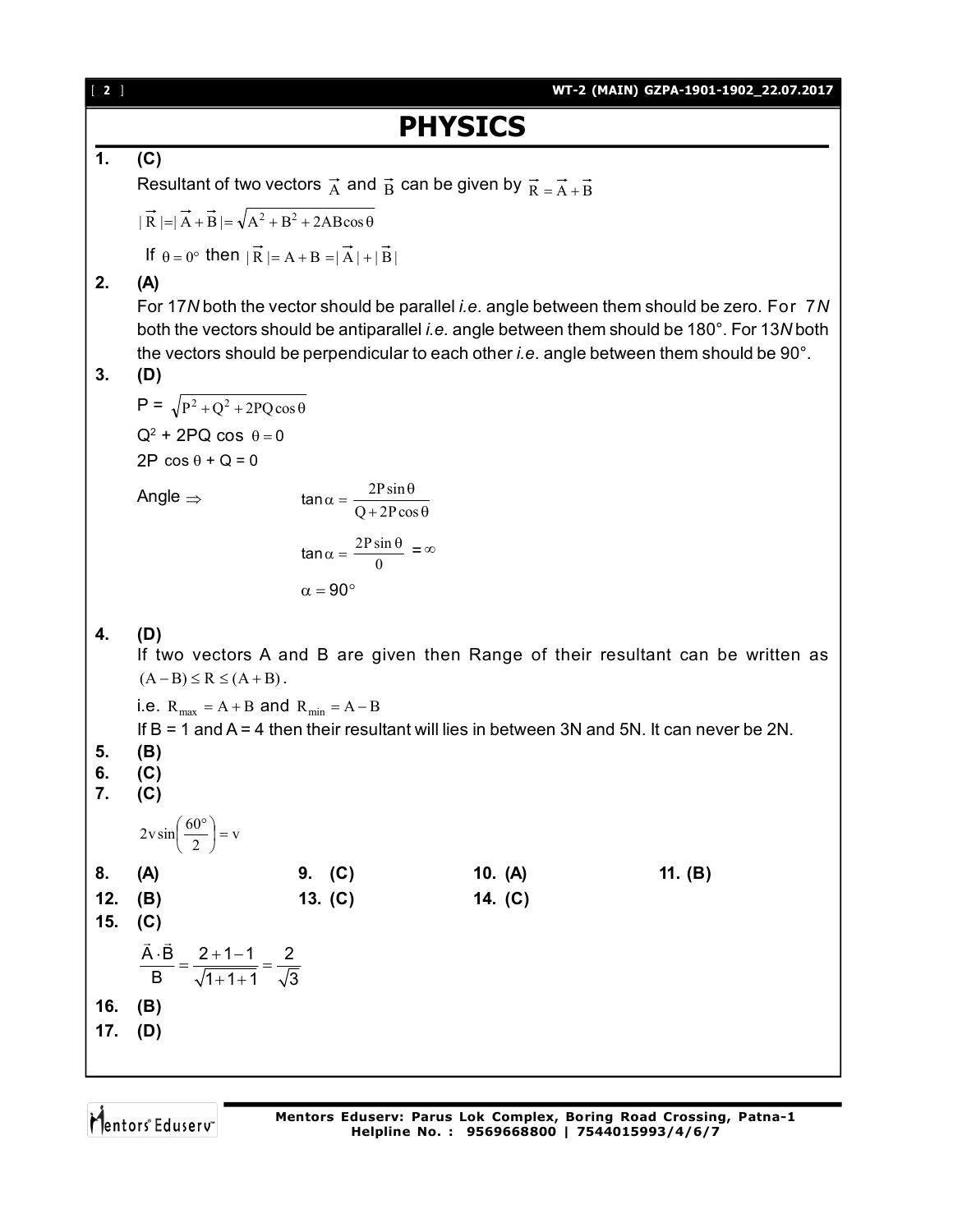

Mentors Eduserv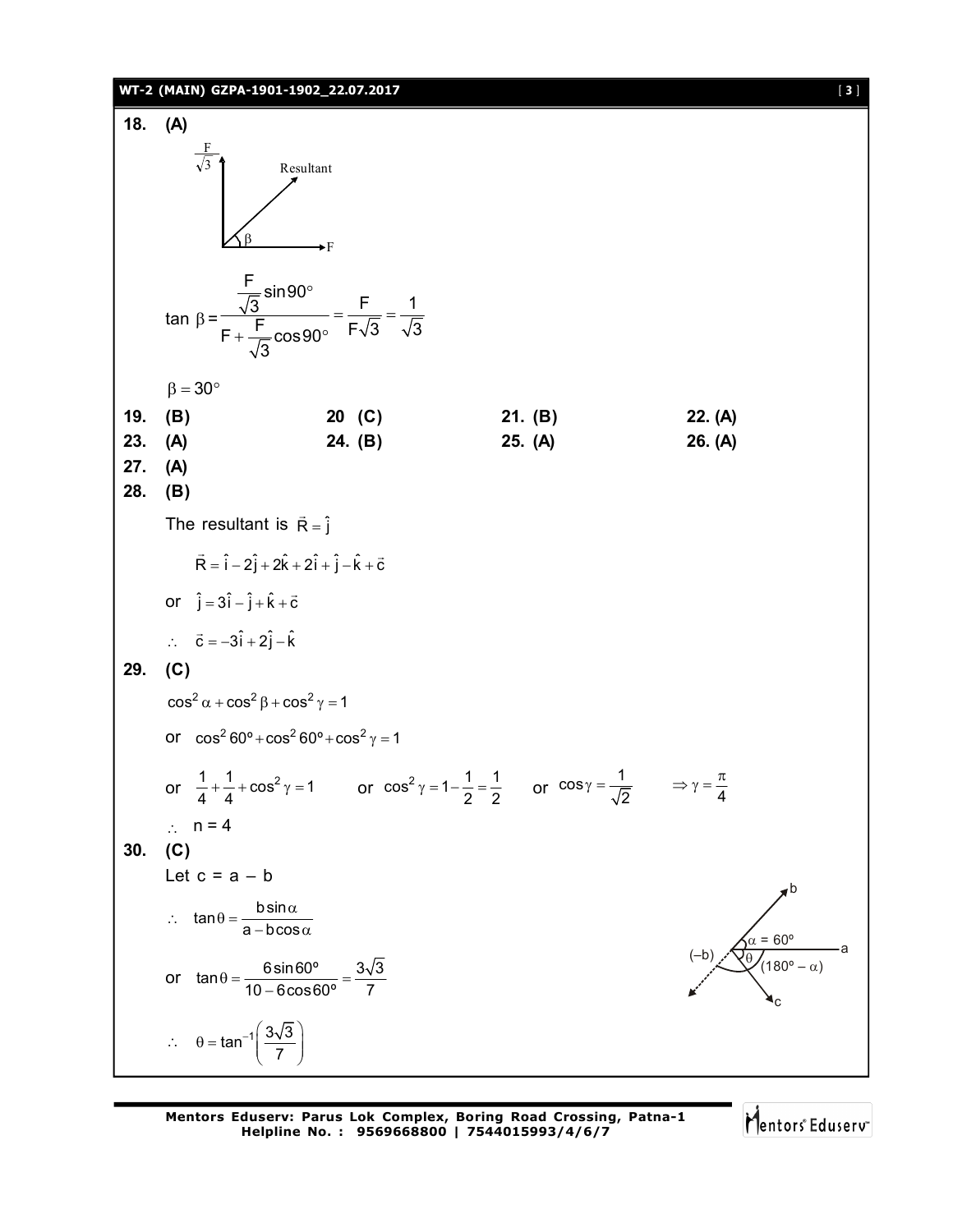| $[4]$ |                                                                                                      |         |                  |         | WT-2 (MAIN) GZPA-1901-1902_22.07.2017 |
|-------|------------------------------------------------------------------------------------------------------|---------|------------------|---------|---------------------------------------|
|       |                                                                                                      |         | <b>CHEMISTRY</b> |         |                                       |
| 31.   | (A)                                                                                                  | 32. (B) |                  | 33. (B) | 34. (B)                               |
| 35.   | (D)                                                                                                  | 36. (C) |                  | 37. (B) | 38. (B)                               |
| 39.   | (C)                                                                                                  | 40. (A) |                  | 41. (B) | 42. (A)                               |
| 43.   | (C)                                                                                                  | 44. (D) |                  | 45. (C) |                                       |
| 46.   | (A)                                                                                                  |         |                  |         |                                       |
|       | $\therefore$ 0.224L mass 0.44g                                                                       |         |                  |         |                                       |
|       | ∴ 22.44L mass = $\frac{0.44 \times 22.4}{0.224}$ = 44g (i.e.,N <sub>2</sub> O)                       |         |                  |         |                                       |
| 47.   | (B)                                                                                                  |         |                  |         |                                       |
|       | 44g $CO2$ = N molecules,                                                                             |         |                  |         |                                       |
|       | $\therefore$ 4.4gCO <sub>2</sub> = N/10 molecules,                                                   |         |                  |         |                                       |
|       | 22.4 litre $H_2$ at STP = N molecules,                                                               |         |                  |         |                                       |
|       | $\therefore$ 2.24 litre H <sub>2</sub> at STP = N/10 molecules,                                      |         |                  |         |                                       |
|       | Thus, total molecules = $\frac{N}{10} + \frac{N}{10} = \frac{N}{5} = \frac{6.023}{5} \times 10^{23}$ |         |                  |         |                                       |
| 48.   | (A)                                                                                                  |         |                  |         |                                       |
|       | Atoms in 1 molecule of $C_{12}H_{22}O_{11} = 45$                                                     |         |                  |         |                                       |
|       | $\therefore$ Atoms in N molecule = 45N                                                               |         |                  |         |                                       |
| 49.   | (D)                                                                                                  |         |                  |         |                                       |
|       | 1 mg C <sub>4</sub> H <sub>10</sub> = $\frac{14N}{58} \times 10^{-3}$ atoms,                         |         |                  |         |                                       |
|       | 1 mg N <sub>2</sub> = $\frac{2N \times 10^{-3}}{28}$ atoms,                                          |         |                  |         |                                       |
|       | 1 mg Na = $\frac{N \times 10^{-3}}{23}$ atoms,                                                       |         |                  |         |                                       |
|       | 1 mL = 1 g H <sub>2</sub> O = $\frac{3N}{18}$ atoms                                                  |         |                  |         |                                       |
|       | $\cdots$ mg of a substance = N molecules = a $\times$ N atoms)                                       |         |                  |         |                                       |
|       | where a is number of atoms in one molecule.                                                          |         |                  |         |                                       |
| 50.   | (B)                                                                                                  |         |                  |         |                                       |
|       |                                                                                                      |         |                  |         |                                       |

Mentors<sup>®</sup> Eduserv<sup>®</sup>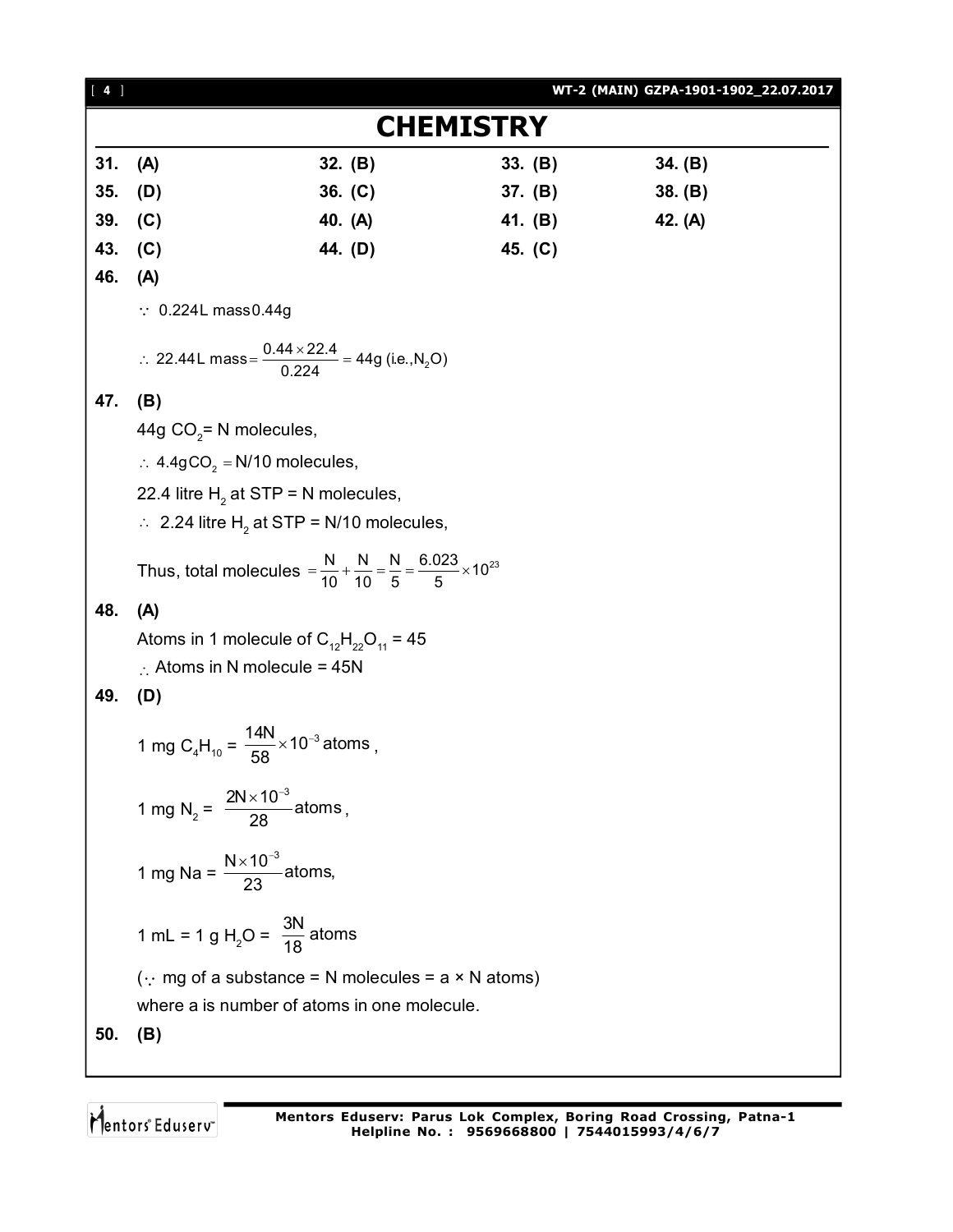|     | WT-2 (MAIN) GZPA-1901-1902_22.07.2017                                          |                                                                                |                                                                                                                        |                                                                                           | $[5]$ |  |  |
|-----|--------------------------------------------------------------------------------|--------------------------------------------------------------------------------|------------------------------------------------------------------------------------------------------------------------|-------------------------------------------------------------------------------------------|-------|--|--|
| 51. | (A)                                                                            |                                                                                |                                                                                                                        |                                                                                           |       |  |  |
|     |                                                                                | $_{6}^{\circ}$ C <sup>12</sup> contains 6N protons, 5N electrons and neutrons. |                                                                                                                        |                                                                                           |       |  |  |
| 52. | (C)                                                                            |                                                                                |                                                                                                                        |                                                                                           |       |  |  |
| 53. | (B)                                                                            |                                                                                |                                                                                                                        |                                                                                           |       |  |  |
|     |                                                                                | 8 mole of O-atom = 1 mole $Mg_3 (PO_4)_2$                                      |                                                                                                                        |                                                                                           |       |  |  |
|     | 0.25 mole of O-atom = $\frac{1 \times 0.25}{8}$                                |                                                                                |                                                                                                                        |                                                                                           |       |  |  |
|     | =3.125×10 <sup>b</sup> mole of Mg <sub>3</sub> (PO <sub>4</sub> ) <sub>2</sub> |                                                                                |                                                                                                                        |                                                                                           |       |  |  |
| 54. | (D)                                                                            |                                                                                |                                                                                                                        |                                                                                           |       |  |  |
| 55. | (D)                                                                            |                                                                                |                                                                                                                        |                                                                                           |       |  |  |
|     | <b>Silica</b>                                                                  | Water                                                                          | Clay                                                                                                                   | <b>Mineral</b>                                                                            |       |  |  |
|     | 45                                                                             | 12                                                                             | 43                                                                                                                     | Initial %                                                                                 |       |  |  |
|     | a                                                                              | 8                                                                              | $(92-a)$                                                                                                               | % after heating                                                                           |       |  |  |
|     |                                                                                |                                                                                | The % ratio of silica and clay remains constant on heating i.e., $\frac{45}{43} = \frac{a}{92-1} \Rightarrow a = 47\%$ |                                                                                           |       |  |  |
| 56. | (C)                                                                            |                                                                                |                                                                                                                        |                                                                                           |       |  |  |
|     | $9 + 1 + 3.5 = 13.5$                                                           |                                                                                |                                                                                                                        |                                                                                           |       |  |  |
|     | $\therefore$ 13.5g contains $\frac{9}{12}$ mole                                |                                                                                |                                                                                                                        |                                                                                           |       |  |  |
|     | ∴ 108g contains $\frac{9 \times 108}{12 \times 13.5}$                          |                                                                                |                                                                                                                        |                                                                                           |       |  |  |
|     | = 6 mole carbon i.e., $C_6H_8N_2$                                              |                                                                                |                                                                                                                        |                                                                                           |       |  |  |
| 57. | (B)                                                                            |                                                                                |                                                                                                                        |                                                                                           |       |  |  |
| 58. | (D)                                                                            |                                                                                |                                                                                                                        |                                                                                           |       |  |  |
|     |                                                                                | g-atom of $X = \frac{75.8}{75}$ and g-atom of Y = $\frac{24.2}{16}$            |                                                                                                                        |                                                                                           |       |  |  |
| 59. | (C)                                                                            |                                                                                |                                                                                                                        |                                                                                           |       |  |  |
|     |                                                                                | $35.5 = {35 \times x + 37 \times (100 - x) \over 100}$ or x = 75               |                                                                                                                        |                                                                                           |       |  |  |
| 60. | (C)                                                                            |                                                                                |                                                                                                                        |                                                                                           |       |  |  |
|     |                                                                                |                                                                                |                                                                                                                        | Average molecular weight of dry air is 28.8 which is more than molecular of weight water. |       |  |  |
|     |                                                                                |                                                                                |                                                                                                                        |                                                                                           |       |  |  |
|     |                                                                                |                                                                                |                                                                                                                        |                                                                                           |       |  |  |

Mentors<sup>e</sup> Eduserv<sup>-</sup>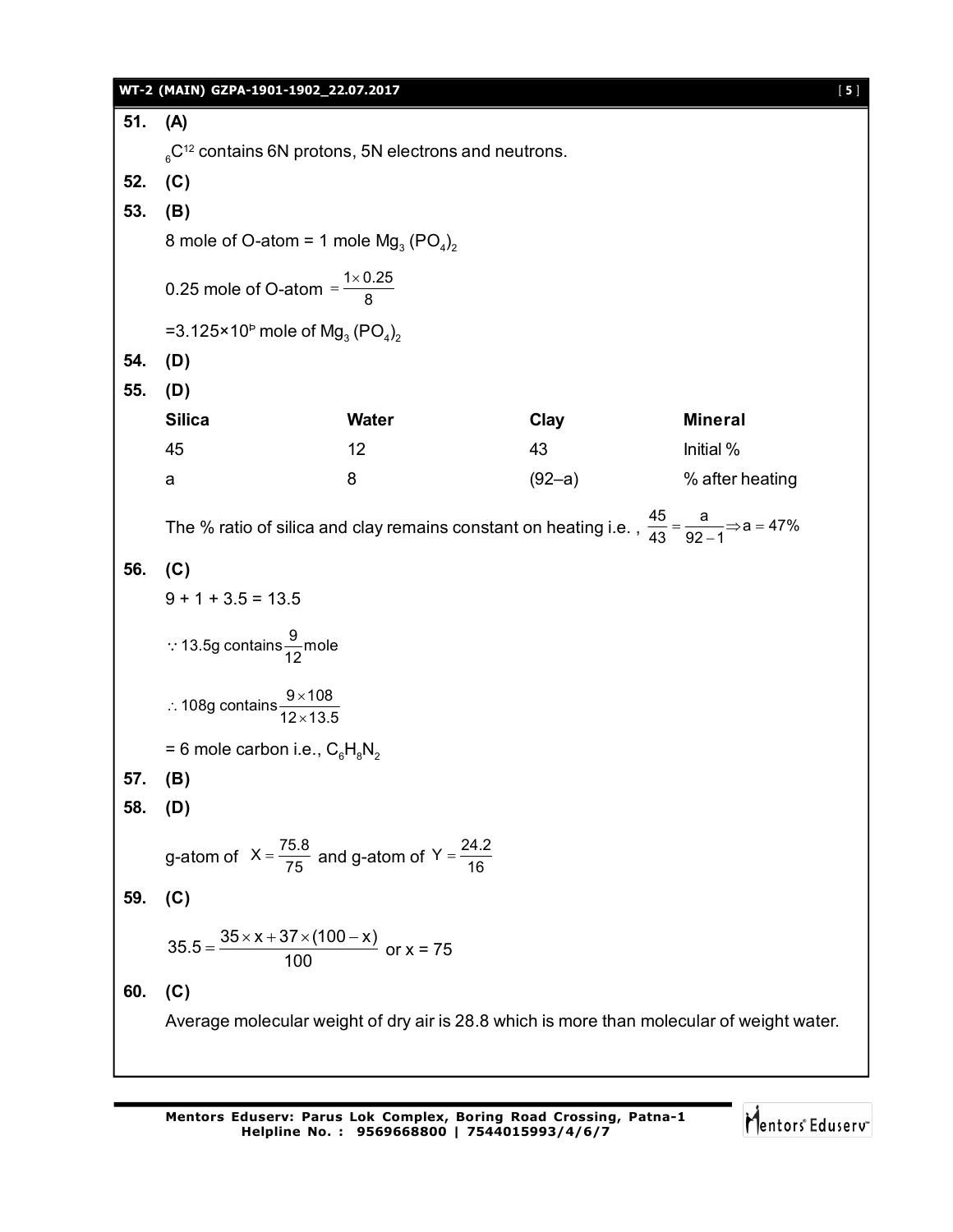[ **6** ] **WT-2 (MAIN) GZPA-1901-1902\_22.07.2017 MATHEMATICS 61. (A)** From Venn-Euler's diagram,  $(A - A) \cup (B - A) \cup (A \cap B) = A \cup B$ . **62. (C)** Since  $A \subset B$ ,  $A \cup B = B$ . So,  $n(A \cup B) = n(B) = 6$ . **63. (C)**  $x^2 - 5x + 6 \le 0$   $\Rightarrow x \in [2, 3]$ **64. (A)**  $x^2 - 3|x| + 2 = 0$  $\Rightarrow$   $|x| = 1, 2$   $\Rightarrow$   $x = \pm 1, \pm 2.$ **65. (A)** Given  $n(N) = 12, n(P) = 16, n(H) = 18$ ,  $n(N \cup P \cup H) = 30$ From,  $n(N \cup P \cup H) = n(N) + n(P) + n(H)$  $-n(N \cap P) - n(P \cap H) - n(N \cap H)$  $+n(N \cap P \cap H)$  $\therefore$  n(N  $\cap$  P) + n(P  $\cap$  H) + n(N  $\cap$  H) = 16 Now, number of pupils taking two subjects  $n(N \cap P) + n(P \cap H) + n(N \cap H) - 3n(N \cap P \cap H)$  $= 16 - 0 = 16.$ **66. (A)**  $2x - x^2 + 11 \ge x^2 + 2x + 3$  $2x^2 - 8 \le 0$  $x^2 - 4 \le 0$  $x \in [-2, 2]$ **67. (A)**  $x-3>0$   $\Rightarrow$   $x>3$  and  $x-2>0$   $\Rightarrow$   $x>2$  $\Rightarrow$  x > 3 **68. (D)**  $4 - 3x \leq \frac{1}{2}$ 2  $-3x\leq \frac{1}{2} \Rightarrow -\frac{1}{2} \leq 4-3x \leq \frac{1}{2}$ 2 2  $\Rightarrow -\frac{1}{2} \leq 4 - 3x \leq 4 - 3x \leq \frac{1}{2}$  and  $4 - 3x \geq -\frac{1}{2}$ 2 2  $-3x \leq \frac{1}{2}$  and 4  $-3x \geq -\frac{1}{2}$ 

Mentors Eduserv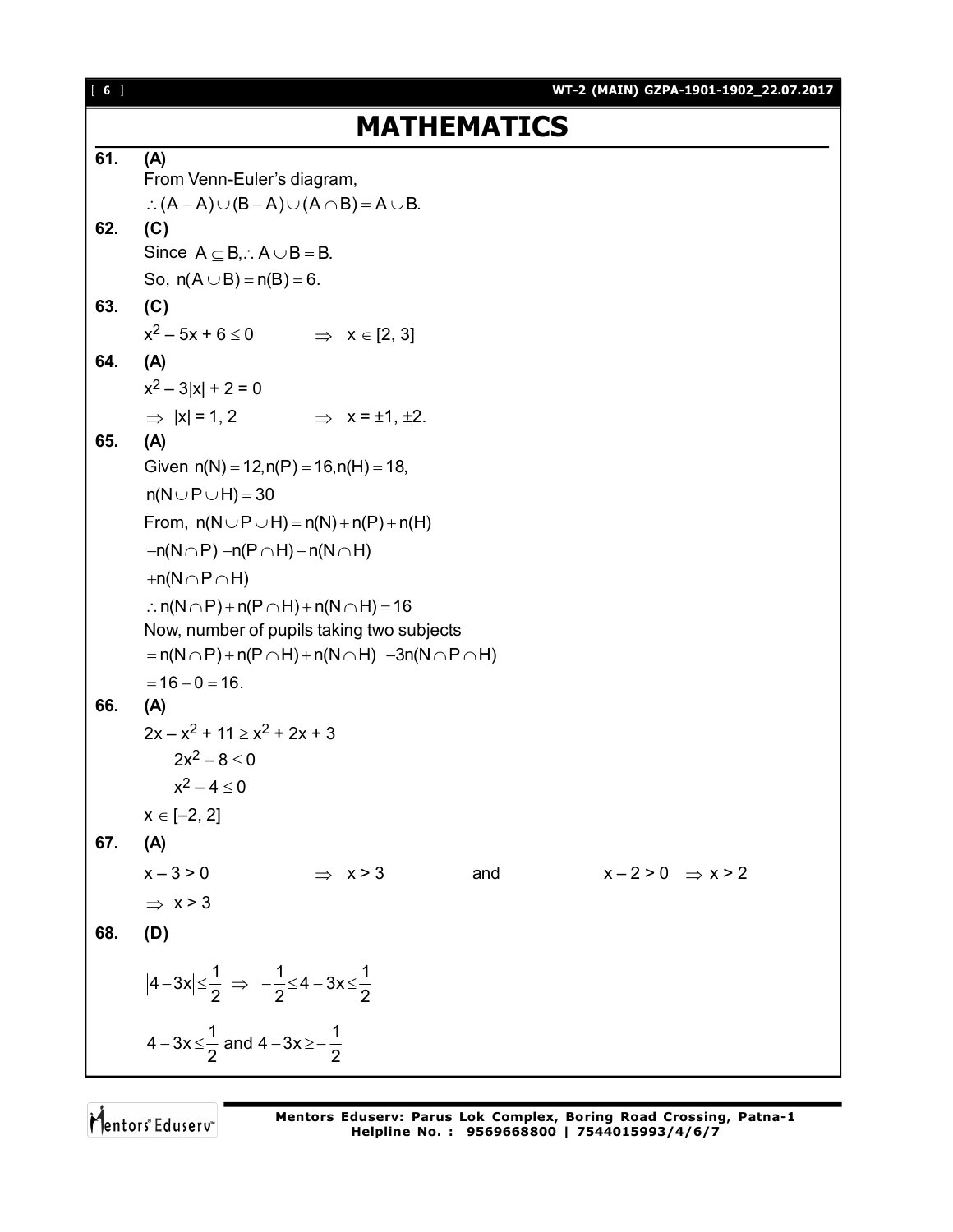#### **WT-2 (MAIN) GZPA-1901-1902\_22.07.2017** [ **7** ]

|     | $\frac{7}{2}$ – 3x $\leq$ 0; $\frac{9}{2}$ – 3x $\geq$ 0                                                                    |
|-----|-----------------------------------------------------------------------------------------------------------------------------|
|     | $x \geq \frac{7}{6}$ ; $x \leq \frac{3}{2}$                                                                                 |
|     | $x \in \left[\frac{7}{6}, \frac{3}{2}\right]$                                                                               |
|     | $\therefore$ Option (D) is correct.                                                                                         |
| 69. | (C)                                                                                                                         |
|     | $f(-1) = 0 + 9 + 2 = 11$ , $f(2) = 3 + 0 + 5 = 8$ , $f(-3) = 2 + 15 + 0 = 17$                                               |
| 70. | (C)                                                                                                                         |
|     | $\frac{4-4x+2+2x}{(1+x)(1-x)}-1<0 \qquad \Rightarrow \quad \frac{6-2x-1+x^2}{(1+x)(1-x)}<0$                                 |
|     | $\Rightarrow \frac{x^2-2x+5}{(x+1)(x-1)}>0$                                                                                 |
|     | $\Rightarrow \frac{1}{(x+1)(x-1)}>0$                                                                                        |
| 71. | (A)                                                                                                                         |
|     | $3 <  x - 1  < 5$<br>$\Rightarrow$ $x \in (-4, -2) \cup (4, 6)$                                                             |
| 72. | (A)                                                                                                                         |
| 73. | (D)                                                                                                                         |
|     | We have, $5x + 2 < 3x + 8$ and $\frac{x+2}{x-1} < 4$                                                                        |
|     | $\Rightarrow$ 2x-6<0 and $\frac{x+2}{x-1}$ -4<0                                                                             |
|     | ⇒ 2(x-3)<0 and $\frac{-3x+6}{x-1}$ <0 ⇒ x-3 <0 and $\frac{x-2}{x-1}$ > 0                                                    |
|     | $\Rightarrow$ x $\in (-\infty, 3)$ and x $\in (-\infty, 1) \cup (2, \infty)$ $\Rightarrow$ x $\in (-\infty, 1) \cup (2, 3)$ |
| 74. | (B)                                                                                                                         |
|     | $x \geq \frac{3}{2}$<br><b>Case I:</b> When $2x - 3 \ge 0$ i.e.,                                                            |
|     | In this case, we have                                                                                                       |
|     | $ 2x - 3  = 2x - 3$                                                                                                         |
|     | $\therefore$  2x-3  < x - 1 $\Rightarrow$ 2x - 3 < x - 1 $\Rightarrow$ x - 2 < 0<br>$\Rightarrow$ x < 2                     |

Mentors<sup>e</sup> Eduserv<sup>-</sup>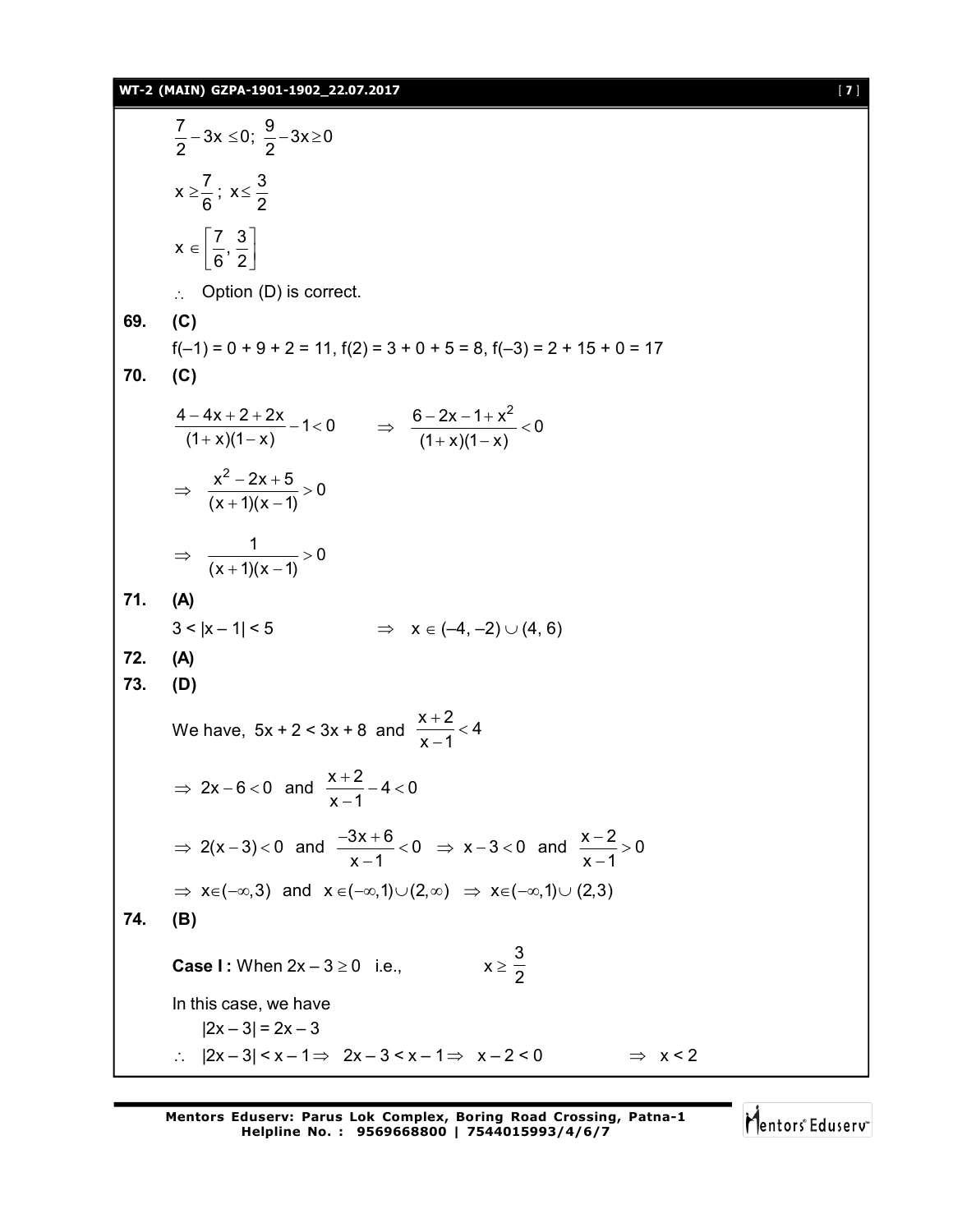[ **8** ] **WT-2 (MAIN) GZPA-1901-1902\_22.07.2017**

 $\Rightarrow$   $x \in [3/2, 2)$  [:  $x \ge 3/2$ ] **Case II :** When 2x – 3 < 0 i.e., x < 3 2 In this case, we have  $|2x - 3| = -(2x - 3)$  $\therefore$   $|2x-3| < x-1 \Rightarrow -(2x-3) < x-1 \Rightarrow 3x-4 > 0 \Rightarrow x > 4/3$  $\Rightarrow$   $x \in (4/3, 3/2)$  [  $\therefore$   $x < 3/2$ ] Thus, the set of the values of x satisfying the given inequation is  $(4/3, 3/2) \cup [3/2, 2) = (4/3, 2)$ **75. (C) 76. (A) 77. (A) 78. (B) 79. (C) 80. (B)**  $\frac{x^2}{1} \leq 0 \Rightarrow x \in (-\infty, 1)$  $x - 1$  $\le$  0  $\Rightarrow$  x  $\in$  ( $-\infty$  $\overline{\phantom{0}}$ **81. (A)**  $-4 \le |x - 1| + 2 \le 4$  $-6 \le |x - 1| \le 2$  $-2 \leq x - 1 \leq 2$  $-1 \le x \le 3$ **82. (C)** According to property  $|f(x)| = -f(x)$ , then  $f(x) \le 0$  $|x-1| |x-2| = -(x-2)(x-1) \Rightarrow (x-1)(x-2) \le 0 \Rightarrow 1 \le x \le 2$  $\therefore$  Option (C) is correct. **83. (C)**  $A \cup B = \{a, b, c, d, e, f, l, m\}$  (  $\because A = \{a, b, d, e, l\}$ ,  $B = \{c, d, f, m\}$ )  $C \cap (A \cup B) = \{a, 1, m\}.$ Hence (C) is the correct answer. **84. (A) 85. (C)**

Mentors Eduserv